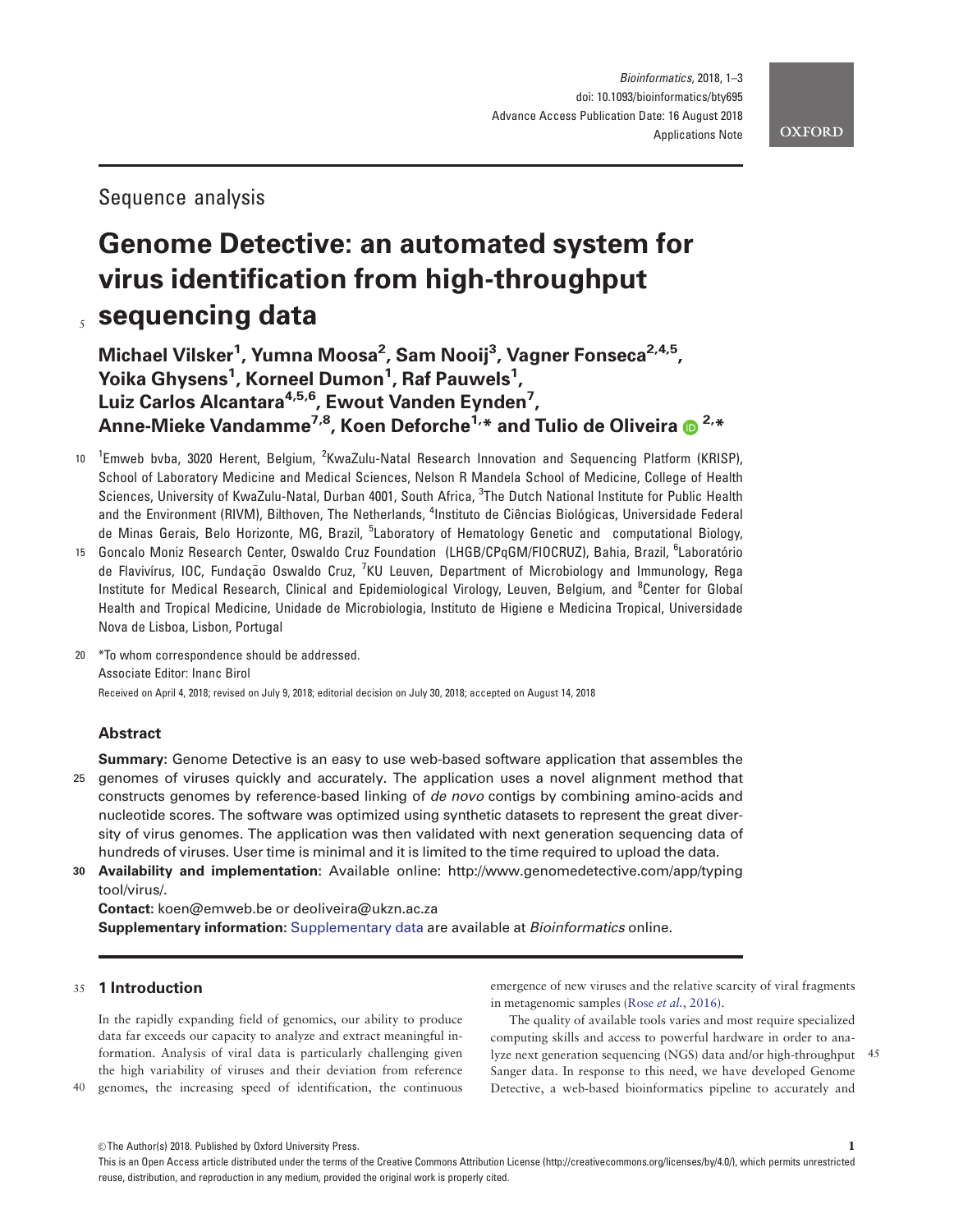#### <span id="page-1-0"></span>Table 1. Validation datasets

| Publication    | <b>PMID</b>        | Description             | Number of<br>datasets | Expected<br>number<br>of viruses | Assigned<br>number<br>of viruses | Average<br>reconstructed<br>genome size $(\% )$ | Number of<br>additional<br>viruses |
|----------------|--------------------|-------------------------|-----------------------|----------------------------------|----------------------------------|-------------------------------------------------|------------------------------------|
|                | 26 559 140         | Synthetic virome        | 8                     | 64                               | 57                               | 92                                              | Q                                  |
| $\overline{2}$ | Pending (bioRxiv)  | Single virus-HIV        | 14                    | 13                               | 13                               | 93                                              |                                    |
| Unpublished    | PRINA434 385 (SRA) | Single virus-HIV        | 94                    | 94                               | 94                               | 95                                              | 15                                 |
| 3              | 2.5 609 811        | Single virus-RSV        | 12                    | 12                               | 12                               | 98                                              |                                    |
| 4              | 25 056 894         | Single virus—norovirus  | 12                    | 12                               | 12                               | 99                                              |                                    |
| 5              | 26 071 329         | Single virus—influenza  | 10                    | 10                               | $10(80$ segments)                | 94                                              | 26                                 |
| 6              | 24 055 451         | Single virus-MERS       | 14                    | 14                               | 14                               | 94                                              | $\theta$                           |
| 7              | 28 748 110         | Metagenomic-pig fecal   | 20                    | 20                               | $20(220$ segments)               | 90                                              | 143                                |
| 8              | 24 695 106         | Metagenomic—human fecal | 20                    | 66                               | 25                               | 83                                              | 35                                 |
|                |                    |                         | 204                   | 305                              | 257                              |                                                 | 237                                |

Note: For the validation of Genome Detective (GD) we used 204 datasets from seven studies. This table lists the PMID of the publications, a description of the data, number of datasets, number of viruses originally identified, number of viruses for which GD reconstructed whole genomes (i.e. >80% of the whole genome and high NT/AA score) and number of viruses that GD additionally detected (i.e. <80% of the whole genome or low NT/AA score). Detailed information such as (SRA files list and full results are seem in [Supplementary Material](https://academic.oup.com/bioinformatics/article-lookup/doi/10.1093/bioinformatics/bty695#supplementary-data)).

quickly identify, assemble and classify all known viruses present in NGS and Sanger sequencing data.

#### 2 Systems and methods

- Genome Detective accepts unprocessed paired-end or single reads 5 generated by NGS platforms in FASTQ format and/or processed FASTA sequences. For FASTQ files, low-quality reads are filtered and adapters trimmed with Trimmomatic [\(Bolger](#page-2-0) et al., 2014). The quality of the reads is visualized using FastQC [\(Brown](#page-2-0) et al., 2017) before and after trimming. Candidate viral reads are identified using the
- protein-based alignment method DIAMOND [\(Buchfink](#page-2-0) et al., 2015). We used the viral subset of the Swissprot UniRef90 protein database, which contains representative clusters of proteins linked to taxonomy IDs, to improve sensitivity and speed. The Swissprot UniRef90 is constantly updated and at the time of the submission of this paper, the
- 15 viral subset of this database contained 494 134 protein clusters. At the same time, also the NCBI RefSeq database is constantly updated, and at the time of the submission of this paper, the viral subset of this database contained 7560 unique taxonomic IDs. Genome Detective has an automated procedure to download new versions of the refer-
- 20 ence databases and the current version and the number of viral taxonomy IDs identified are shown on the interface.

The speed and accuracy of Genome Detective was also improved by first sorting short reads into groups, or buckets. Our objective was to run a separate metagenomic de novo assembly in each bucket, so all

- 25 reads of one virus species needed to be assigned to the same bucket. Each bucket is then identified using the taxonomy ID of the lowest common ancestor (LCA) of the hits identified by DIAMOND. However, some reads that represented the same viral species were assigned to buckets at different taxonomic ranks. We solved this prob-
- 30 lem by either distributing the reads from the node downwards, or collapsing them upwards, by comparing the number of reads identified at each node of the taxonomy tree versus in all descendant nodes. In addition, given that metagenomic studies are accelerating (reviewed in Rose et al.[, 2016\)](#page-2-0), an increasing number of reference sequences are of
- novel viruses that have not yet been classified. This causes the LCA taxonomy ID to be unspecific for a number of Uniref clusters, and in the analysis of hits identified by DIAMOND. To avoid these problems, while retaining the sequence themselves, we excluded the taxonomic classification of these viruses in LCA algorithms.

Once all of the reads have been sorted in buckets, each bucket is then 40 de novo assembled separately using SPAdes ([Bankevich](#page-2-0) et al., 2012) for single-ended reads or metaSPAdes [\(Bankevich](#page-2-0) et al., 2012) for pairedend reads. Blastx and Blastn are used to search for candidate reference sequences against the NCBI RefSeq virus database. Genome Detective combines the results for every detected contig at amino acid and nucleo- 45 tide (nt) level with by calculating a total score that is a sum of the total nt score plus total amino acid score. We then chose the five best scoring references for each contig to be used during the alignment.

The contigs for each individual species are joined using Advanced Genome Aligner (AGA) ([Deforche, 2017](#page-2-0)), which is a new dynamic 50 programing algorithm. AGA is designed to compute the optimal global alignment considering simultaneously the alignment of all annotated coding sequences of a reference genome. AGA builds further on the optimal alignment algorithms first proposed by Needleman– Wunsch ([Smith and Waterman, 1981\)](#page-2-0), Smith–Waterman [\(Smith and](#page-2-0) 55 [Waterman, 1981](#page-2-0)) and Gotoh [\(Gotoh, 1982](#page-2-0)), by expanding the induction state with additional state parameters. This makes alignments using AGA, and therefore Genome Detective, more sensitive and accurate as both nt and protein scores are taken into account in order to produce a consensus sequence from the *de novo* contigs. 60

A report is generated, referring to the final contigs and consensus sequences, available as FASTA files. The report also contains detailed information on filtering, assemblage and consensus sequence. Web-based (using the JWt libraries) graphics are available for viral species, genome images, alignment viewer, nt and amino 65 acid similarity measures and read counts. In addition, the user can produce a bam file with BWA [\(Li and Durbin, 2009\)](#page-2-0) using the reference or de novo consensus sequence by selecting the detailed report ([Supplementary Fig. S1](https://academic.oup.com/bioinformatics/article-lookup/doi/10.1093/bioinformatics/bty695#supplementary-data)) and access viral phylogenetic identification tools ([de Oliveira](#page-2-0) *et al.*, 2005) directly from the interface.  $70$ 

### 3 Testing and validation

We first validated Genome Detective using a synthetic virus dataset (NCBI SRA: SRR3458562-SRR3458569), originally prepared to optimize laboratory-based virus extraction procedures, in which viruses were carefully selected to cover the range of naturally occur- 75 ring diversity (Conceição-Neto et al., 2015). This published dataset also includes carefully validated quantitative results, confirmed with quantitative PCR. Genome Detective identified all of the viruses in